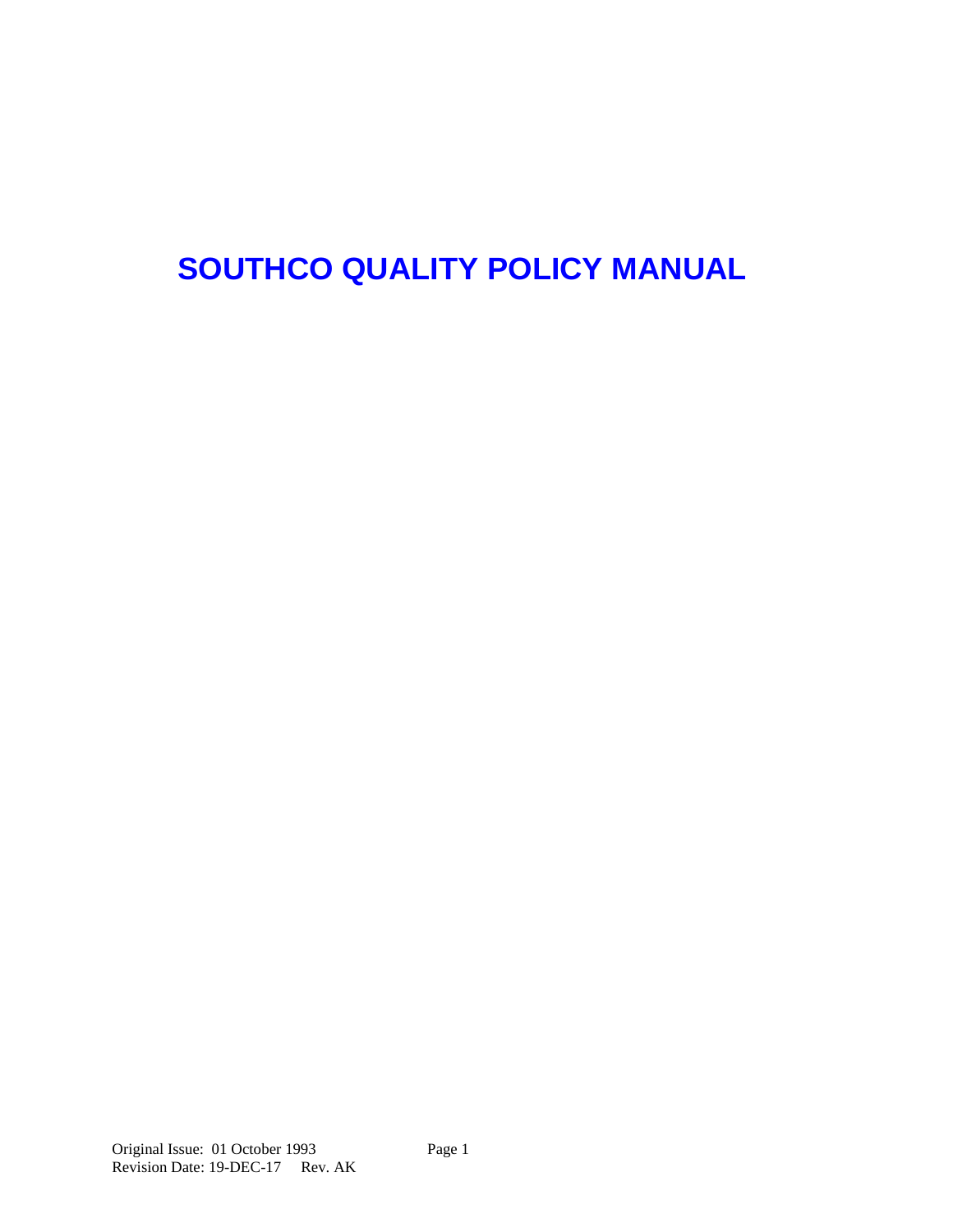### **Introduction**

Southco, under the leadership of W.C. Hale, was formed at the end of World War II as an offshoot of the South Chester Tube Company. Due to capable engineering, quality manufacturing, aggressive marketing and sound financial management, Southco has developed into, we believe, the access hardware and latching system industry leader in the world.

### **Vision**

To be the Leading and Trusted Global Source of Engineered Access Control Hardware, Services & Solutions.

## **Mission**

*O*ur mission is to *create* continuous growth opportunities through strong customer connectivity and engineering excellence

. *W*e will *seize* these opportunities through seamless teamwork and by leveraging our operational

excellence and supply chain management.

*T*ogether, we will *drive* leadership, growth and extraordinary value for our customer, associates and shareholders.

## **Southco Key Objectives**

- **Drive Profitable Top Line Growth**
- **Deliver Best-in-Class Customer Experience Through Operational Excellence**
- **Strengthen Financial Performance**
- **Invest in Our People & Culture**

### **Quality Policy**

#### **By focusing on customer satisfaction, we strive to...**

- *Design our products to meet the needs of our customers*
- *Control our processes using appropriate techniques*
- *Manufacture our products to be defect free*
- *Involve all employees in continuous improvement*
- *Deliver our products in a timely manner*
- *Provide our customers with exceptional quality service*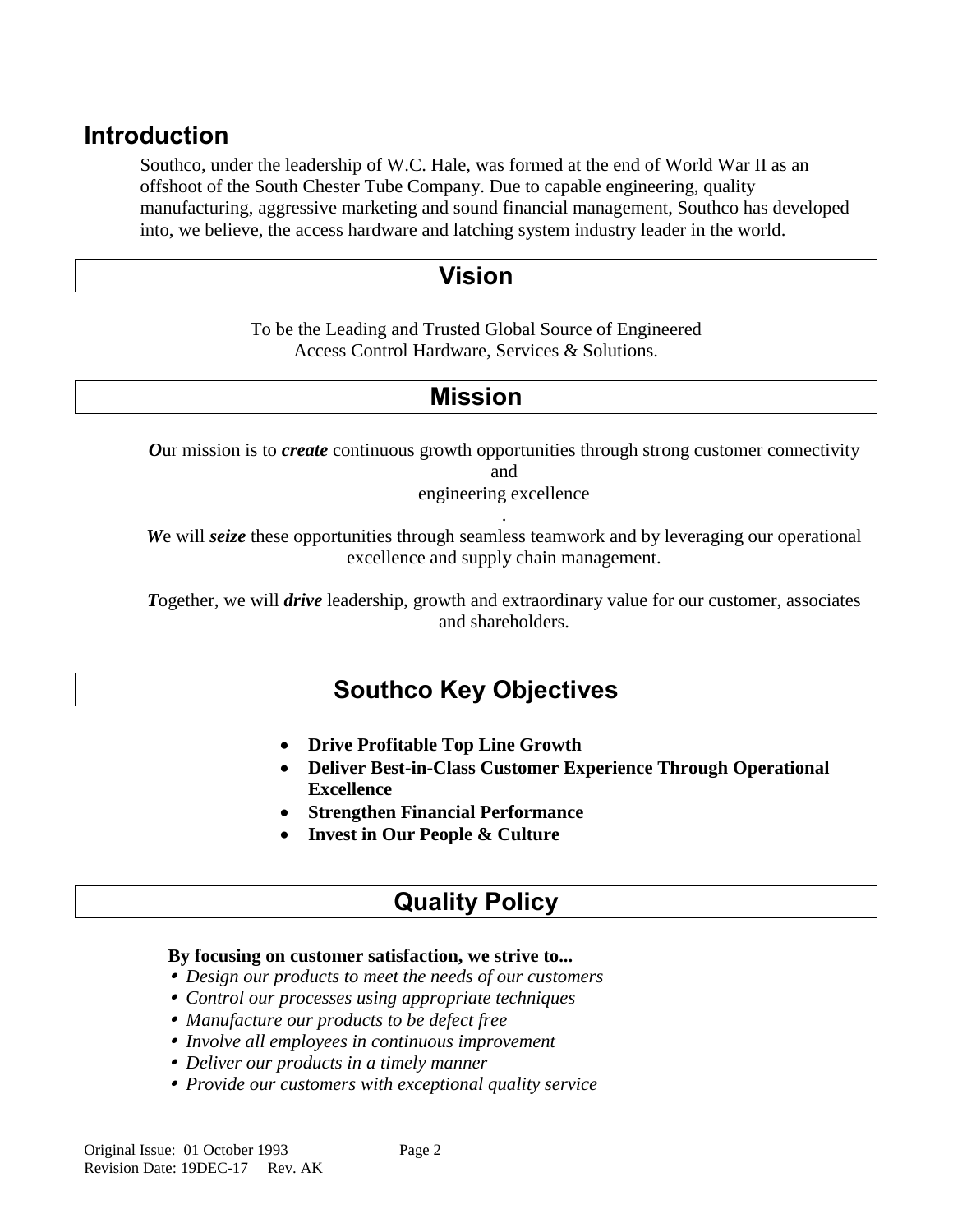#### *Our success will be measured by the ultimate judge, our customers.*

During Annual Management Review meeting with Southco's Executive Leadership Team [ELT], the Quality Policy is reviewed and confirmed to be aligned with the Context of the Organization and the Strategic Direction. We strive to continuously improve our Quality Management System [QMS], ultimately to improve our customer focus and our business performance.

# **Environmental Policy**

*Southco is committed to the environmental safety and health of its employees, customers and neighbors and to the protection of the environment.*

*Southco is committed to an effective environmental management system designed to support our strategic business objectives.*

The following principles shall apply to all Southco business practices

- Conduct business so that environmental challenges are managed as an integral part of current and changing business strategies.
- Recognition that all Southco associates must be trained to perform their jobs in a safe and environmentally responsible manner.
- Commitment to the full compliance with applicable governmental requirements and Southco standards.
- Dedication to prevention of pollution and continuous improvement of our environmental management systems.
- Establishment of objectives and targets which consider environmental aspects and impacts as an integral part of our business decision-making process.

Context of the Organization

- Strategic & Tactical Direction: Southco's Executive Leadership Team [ELT] provides annual Strategy Deployment and Key Objectives. The strategy and annual tactical objectives are cascaded throughout multiples levels of the organization using scorecards and project plans.
- Accountability of the QMS Effectiveness: Southco's Executive Leadership Team [ELT], SBU General Managers, Global Directors, and Regional Directors are fully responsible for QMS effectiveness using the process approach. The process approach using the Plan-Do-Check-Act cycle and focused on risk-based thinking includes the definition, management, continual improvement, and interactions of business processes. This accountability is demonstrated during various management decisions and meetings, including customer audits, internal  $\&$ external audits, monthly scorecard meetings, and the annual Corporate and Site Management Reviews.
- Internal & External Organizational Context: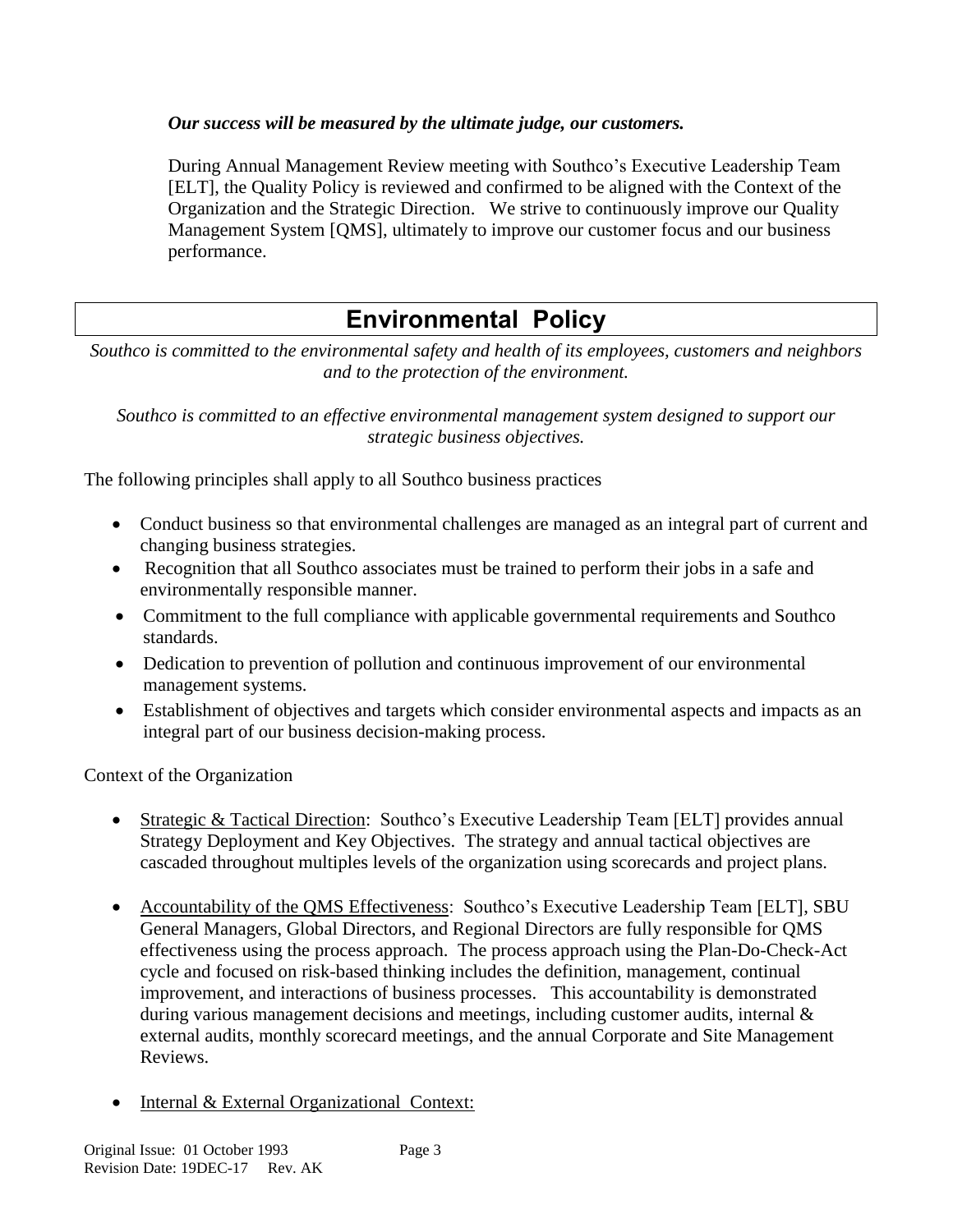| <b>Internal Context</b>                        | <b>External Context</b>                    |
|------------------------------------------------|--------------------------------------------|
| Internal Customer Requirements for Quality,    | Customer Requirements for Product Quality, |
| Delivery, Cost in Processes                    | Delivery, Cost                             |
| <b>Technology Solutions for Business</b>       | <b>Technology Solutions for Customer</b>   |
| Performance [Environment, Quality, Delibery,   | Satisfaction, and Market / Industry        |
| $Cost - EQDC$                                  | Requirements                               |
| Competitive Pressure on Quality, Delivery, Std | Competitive Pressure on Quality, Delivery, |
| Cost                                           | Cost [Pricing]                             |
| <b>Internal Legal Requirements</b>             | <b>External Legal Requirements</b>         |
| Cultural Collaboration with Employees.         | Cultural Collaboration with Customers,     |
|                                                | Suppliers, External Agencies               |
| Southco Values                                 | <b>Southco Values</b>                      |

Interested Parties

 Customers, Suppliers, Employees, Shareholders, Executive Leadership Team [ELT], Community, Certification Bodies, Auditors, Local, State & Federal / Country Safety, Legal, & Environmental Agencies.

Interested Party Requirements

- Customers: Contract Review PRO-03, Customer Parameter Briefs [CPBs], New Product Development PRO-04, Customer Specific Requirements, Customer Scorecards.
- Suppliers: SCMs, Payment Terms, Contracts
- Employees: QMS Global Procedures, Work Instructions, Forms. Employee Development & Performance Goals in PDR, including Southco University courses.
- Shareholders: Monthly Board Meetings, Annual Shareholder Meeting.
- Executive Leadership Team[ELT]: Strategy Deployment and Key Objectives, Monthly Scorecards and Metric Review, Annual Management Review Meeting.
- Community: Local, State, & Federal / Country Statuory and Regulatory Requirements. EHS Scorecard.
- Certification Bodies / Auditors: IATF, AS-9100, ISO-9001, ISO-14001 Standards.
- Local, State & Federal Safety, Legal, & Environmental Agencies: Local, State, & Federal / Country Statuory and Regulatory Requirements. EHS Scorecard.

### **Scope**

The scope of Southco activities is the design, manufacture and assembly of access control hardware following the guidelines of ISO 9001:2015, ISO 14001:2015, SAE AS9100 D 2016, and IATF 16949:2016 Requirements Worldwide **as well as appropriate Customer Specific Requirements along with processes at Remote Support Locations.** Southco has issued this Policy Manual to establish uniform practices to better satisfy the needs of our customers and the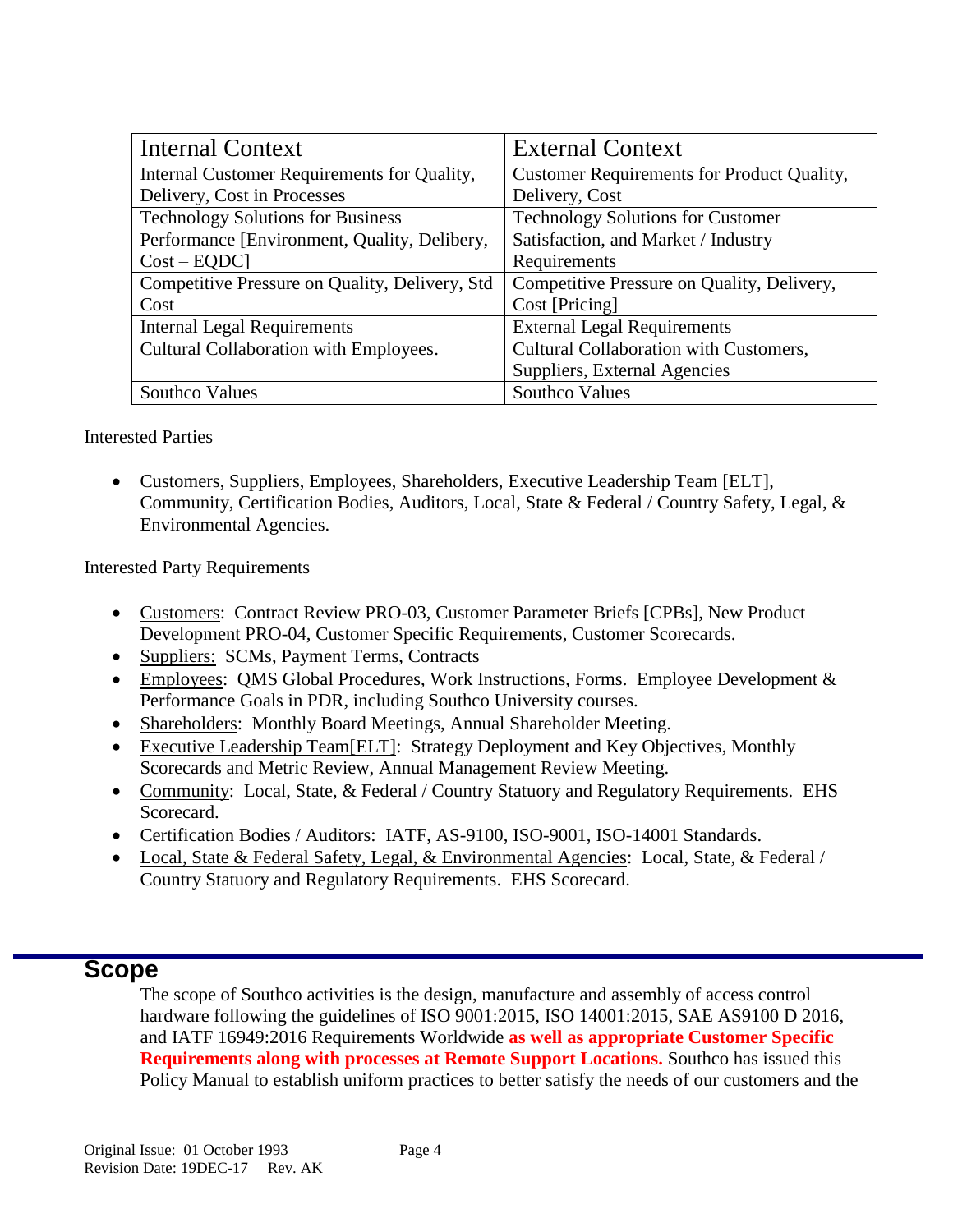requirements of our interested parties. This manual adheres to the guidelines of the standards above.

The system applies to all Southco processes, goods and services for contract fulfillment and our internal use worldwide and directs the activities for all Southco sites.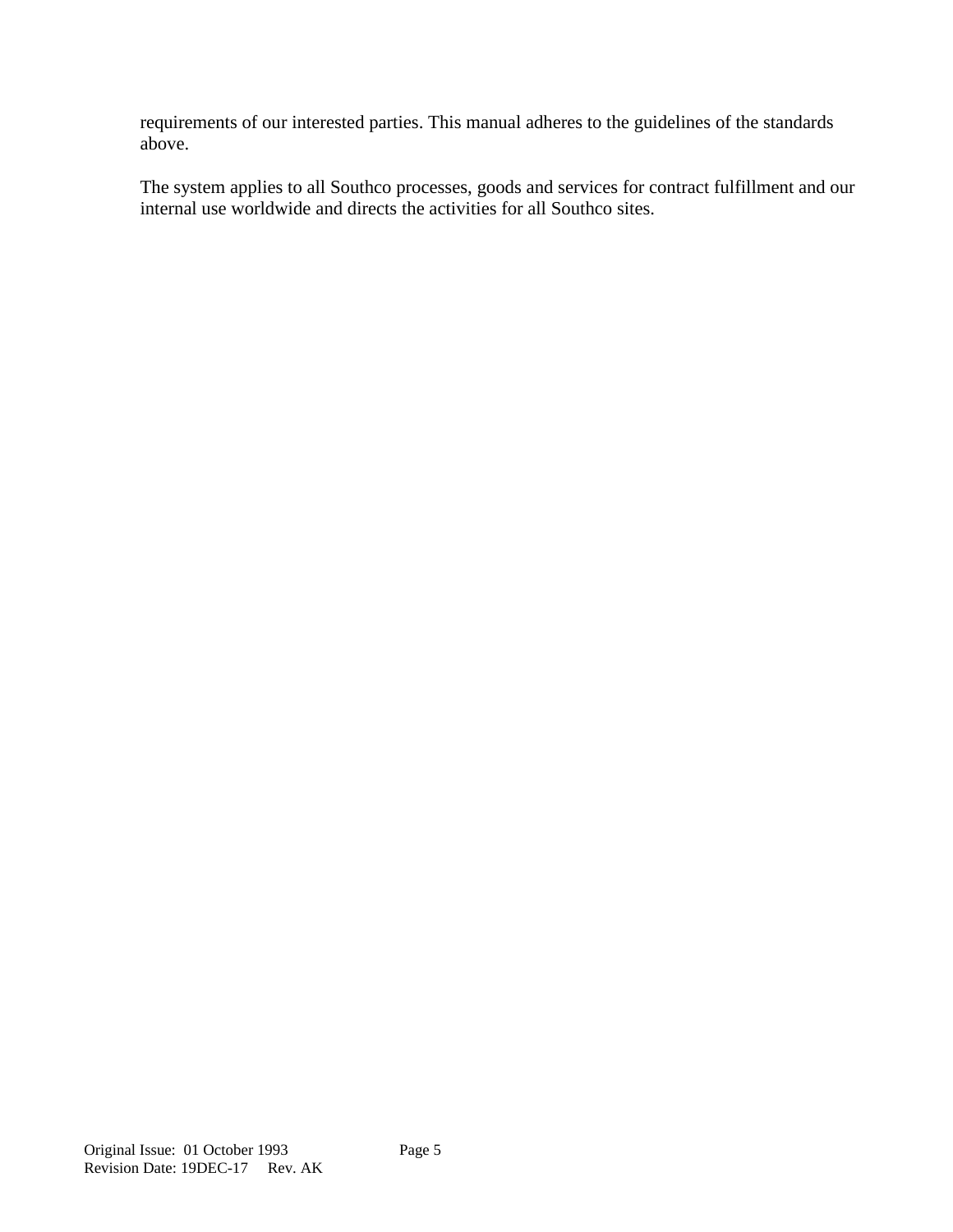

Original Issue: 01 October 1993 Revision Date: 19DEC-17 Rev. AK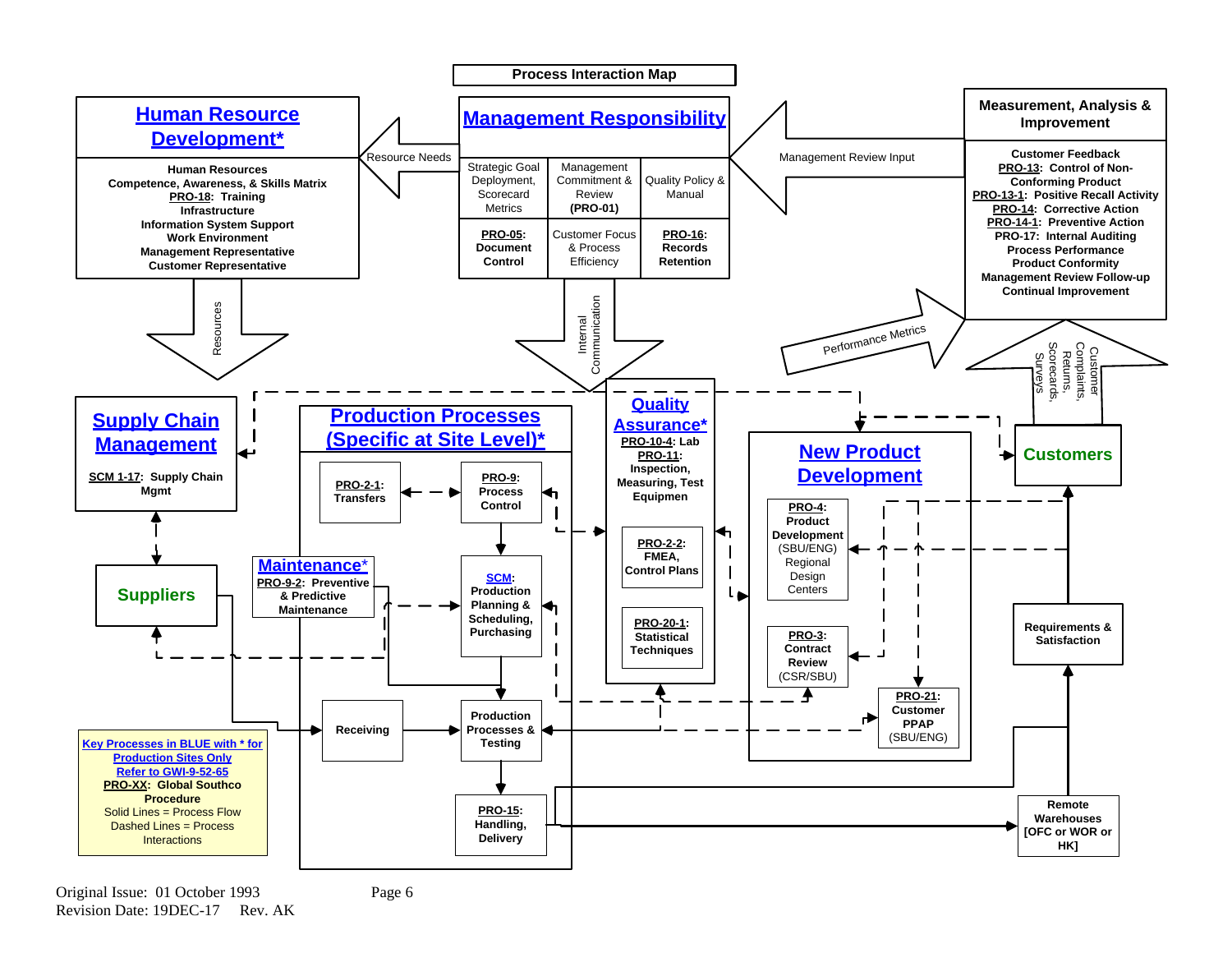**The interaction between various Southco manufacturing sites and Remote Support Location (such as Corporate Headquarter, Design Center & Shipping/Distribution Center) along with their scope of support can be found in attached file.** 



**Document (i.e. table or matrix or list) indicating Customer specific requirements are addressed by which QMS processes is maintained by respective Southco Manufacturing Sites.**

| <b>PROCESS</b>                                    | 4. | $\frac{4}{2}$ | 4.<br>$\mathbf{3}$ | 4. | 5. | 5.<br>$\overline{2}$ | 5.<br>$\overline{3}$ | 6.<br>٠ | 6.<br>$\overline{2}$ | 6.<br>$\overline{\mathbf{3}}$ | -7.                       | 7.<br>$\mathcal{L}$ | 7.<br>$\overline{3}$ | 7.<br>$\overline{a}$ | 7.<br>5                   | -8. | 8.<br>$\overline{2}$ | 8.<br>$\overline{3}$ | 8.<br>$\overline{4}$ | 8.<br>5 <sup>5</sup> | 8.<br>6      | 8.<br>$\overline{7}$ | 9. | -9.<br>$\overline{2}$     | 9.<br>$\mathbf{3}$ | 10. | 10.<br>$\overline{2}$     | 10.<br>3 |
|---------------------------------------------------|----|---------------|--------------------|----|----|----------------------|----------------------|---------|----------------------|-------------------------------|---------------------------|---------------------|----------------------|----------------------|---------------------------|-----|----------------------|----------------------|----------------------|----------------------|--------------|----------------------|----|---------------------------|--------------------|-----|---------------------------|----------|
| <b>Management</b><br><b>Respnosibility</b>        | X  | X             | X                  | X  | x  | x                    | X                    | x       | X                    | $\boldsymbol{\mathsf{x}}$     | $\boldsymbol{\mathsf{x}}$ | x                   | X                    | X                    | $\boldsymbol{\mathsf{x}}$ | x   | X                    | X                    | X                    | X                    | X            | x                    | X  | $\boldsymbol{\mathsf{x}}$ | X                  | X   | $\boldsymbol{\mathsf{x}}$ | X        |
| <b>New Product</b><br>Development/Engineeri<br>ng |    |               |                    | X  |    |                      |                      |         |                      |                               | $\boldsymbol{\mathsf{x}}$ |                     |                      |                      |                           | x   | x                    | X                    |                      | X                    | $\mathbf{x}$ |                      |    |                           |                    |     |                           |          |
| <b>Supply Chain</b><br><b>Management</b>          |    |               |                    | X  |    |                      |                      |         |                      |                               | $\boldsymbol{\mathsf{x}}$ | X                   |                      |                      |                           | x   |                      |                      | x                    | X                    | X            |                      |    |                           |                    |     |                           |          |
| <b>Production Processes</b>                       |    |               |                    |    |    |                      |                      |         |                      |                               |                           |                     |                      |                      |                           |     |                      |                      |                      | X                    | $\mathbf{x}$ |                      |    |                           |                    |     |                           |          |
| <b>Maintenanence</b>                              |    |               |                    |    |    |                      |                      |         |                      |                               |                           |                     |                      |                      |                           |     |                      |                      |                      | X                    |              |                      |    |                           |                    |     |                           |          |
| <b>Quality Assurance</b>                          |    |               |                    | X  |    |                      |                      |         |                      |                               | X                         | x                   |                      |                      | X                         | x   |                      |                      |                      | X                    | x            | x.                   | X  | $\mathbf x$               |                    |     | X                         |          |
| <b>Human Resource</b><br><b>Development</b>       |    |               |                    |    |    |                      |                      |         |                      |                               |                           | $\mathbf{x}$        | X                    |                      |                           |     |                      |                      |                      |                      |              |                      |    |                           |                    |     |                           |          |
|                                                   |    |               |                    |    |    |                      |                      |         |                      |                               |                           |                     |                      |                      |                           |     |                      |                      |                      |                      |              |                      |    |                           |                    |     |                           |          |
|                                                   |    |               |                    |    |    |                      |                      |         |                      |                               |                           |                     |                      |                      |                           |     |                      |                      |                      |                      |              |                      |    |                           |                    |     |                           |          |
|                                                   |    |               |                    |    |    |                      |                      |         |                      |                               |                           |                     |                      |                      |                           |     |                      |                      |                      |                      |              |                      |    |                           |                    |     |                           |          |
|                                                   |    |               |                    |    |    |                      |                      |         |                      |                               |                           |                     |                      |                      |                           |     |                      |                      |                      |                      |              |                      |    |                           |                    |     |                           |          |
|                                                   |    |               |                    |    |    |                      |                      |         |                      |                               |                           |                     |                      |                      |                           |     |                      |                      |                      |                      |              |                      |    |                           |                    |     |                           |          |
|                                                   |    |               |                    |    |    |                      |                      |         |                      |                               |                           |                     |                      |                      |                           |     |                      |                      |                      |                      |              |                      |    |                           |                    |     |                           |          |
|                                                   |    |               |                    |    |    |                      |                      |         |                      |                               |                           |                     |                      |                      |                           |     |                      |                      |                      |                      |              |                      |    |                           |                    |     |                           |          |

#### **Addendum A – Matrix Indicating IATF 16949 Requirements to Key Processes**

#### **REVISION HISTORY**

Contact Corp. QA for prior Revision History

| <b>REV</b> | <b>REV</b><br><b>DATE</b> | <b>DESCRIPTION OF CHANGE</b>                                                                                                                                                                                               |
|------------|---------------------------|----------------------------------------------------------------------------------------------------------------------------------------------------------------------------------------------------------------------------|
| D          | 01JUN01                   | Removed 'Global Environmental Health, and Safety Manager' throughout Policy. Replaced with<br>'Director, Risk Management'.<br>Section 1.4 removed obsoleted PRO-01-2.<br>Section 18.0 removed L&D and replaced with 'HRD'. |
|            | $0.11$ $0.101$ $1.002$    | $\mathbf{r}$ $\mathbf{r}$                                                                                                                                                                                                  |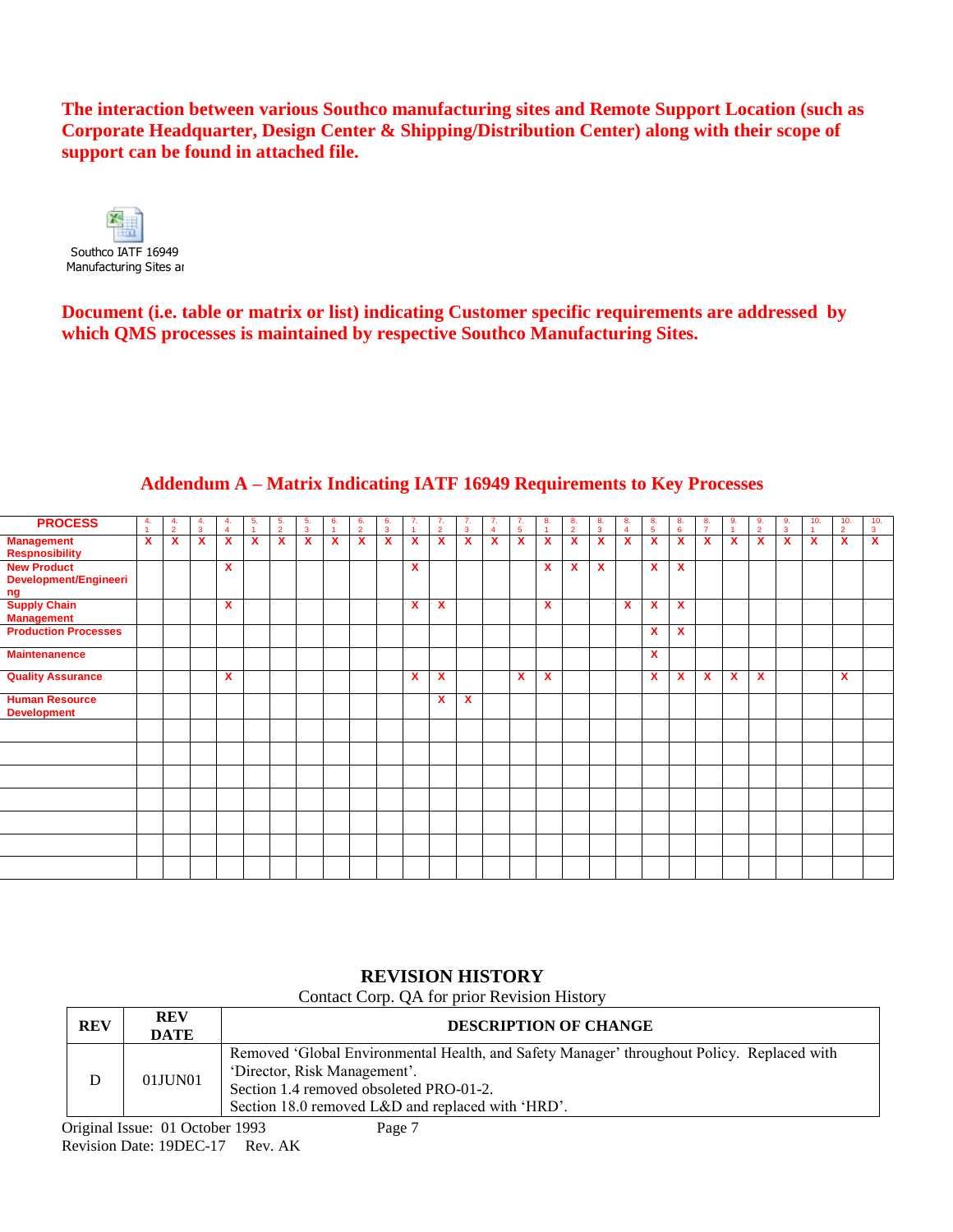|              |                | Section 19.0 removed "Inside Sales".                                                                                                                                                                                                                                                                                                                                                                                                                                                                    |
|--------------|----------------|---------------------------------------------------------------------------------------------------------------------------------------------------------------------------------------------------------------------------------------------------------------------------------------------------------------------------------------------------------------------------------------------------------------------------------------------------------------------------------------------------------|
|              |                | Section 21.1 changed the significant criteria.                                                                                                                                                                                                                                                                                                                                                                                                                                                          |
|              |                | Appendix B added OFC Quality Policy Poster "3". Added Hong Kong "2". Combined                                                                                                                                                                                                                                                                                                                                                                                                                           |
|              |                | Worcester/Staverton "10". Changed Albany from '10' to '7'. HF changed from '4' to '5'. Korea<br>from $1'$ to $3'$ . Vb                                                                                                                                                                                                                                                                                                                                                                                  |
|              |                | Revised entire Policy Manual. Removed redundancy. Added QS9000 and ISO9001:2000                                                                                                                                                                                                                                                                                                                                                                                                                         |
| E            | 07MAY02        | information. Vb                                                                                                                                                                                                                                                                                                                                                                                                                                                                                         |
| $\mathbf F$  | 22JAN03        | Pg. 12 - added Standard Handbook Product flowchart.<br>Vb                                                                                                                                                                                                                                                                                                                                                                                                                                               |
| $\mathbf G$  | 27JAN03        | Pg. 5 added Form 63 to flowchart. Vb                                                                                                                                                                                                                                                                                                                                                                                                                                                                    |
| H            | 04APR03        | Revised Southco Key Objectives for 2003. Added ISO/TS 16949 throughout policy. Added<br>information to "Responsibility & Authority", "Provision of Resources", "Develop. /Training". Added<br>"Acceptance & Maintenance". Added Form 827 to "Measurement Sys. Analysis". Added All facility<br>Process Flow charts. Added "Document Cross Reference Table". Vb                                                                                                                                          |
| $\mathbf I$  | 14APR03        | Added "Southco Business Operating System". Vb                                                                                                                                                                                                                                                                                                                                                                                                                                                           |
| J            | 06MAY03        | Added 'Bridgeport Facility Process Flows'. Added WORC Cross Reference Table. Vb                                                                                                                                                                                                                                                                                                                                                                                                                         |
| K            | 04AUG04        | Removed individual process flows. Replace with Process Flow applicable to any Southco Facility.<br>Added ISO14001 Matrix to appendix. Environmental policy added.<br><b>Vb</b>                                                                                                                                                                                                                                                                                                                          |
| L            | 21MAR05        | Revised Southco Vision, Mission & Key Objectives for 2005. Vb                                                                                                                                                                                                                                                                                                                                                                                                                                           |
| $\mathbf M$  | 23JUN05        | Scope section: Added exclusions apply to facilities OFC, Fu Yong, Tecate. Vb                                                                                                                                                                                                                                                                                                                                                                                                                            |
| $\mathbf N$  | 08AUG05        | Table in appendix – updated with link to each facilities home page.<br>Scorecard – Updated to link back to table of elements and explain 14001 requirement<br>Internal Audits - Added ISO14001 standard to list of standards required for audits<br>Monitoring and Measuring – Updated to include ISO14001 requirements.<br>Updated exclusions table to include Justifications.<br>Updated Supplier section to clarify that supplier and supplier of outsourced process and product are<br>the same. Vb |
| $\Omega$     | 17JAN06        | Added AS9003 Cross Reference to Document reference table. Removed reference to ISO/TS in                                                                                                                                                                                                                                                                                                                                                                                                                |
|              |                | manual title.                                                                                                                                                                                                                                                                                                                                                                                                                                                                                           |
|              |                | Page 9 Each facility develop their oun training procedure using the following. Vb                                                                                                                                                                                                                                                                                                                                                                                                                       |
| $\mathbf{P}$ | 02FEB06        | Pg 1 - Revised 2006 Key Objectives. Added to Scope: 'hinges'.<br>Pg 2 – Added Farnham & Honeoye Falls facility. Removed Germany to design and replaced with<br>Worcester. Vb                                                                                                                                                                                                                                                                                                                            |
| Q            | 21APR06        | Minor changes to the Southco Environmental Policy to reflect Globally.                                                                                                                                                                                                                                                                                                                                                                                                                                  |
| $\mathbb{R}$ | 01JUL06        | Completely reconstructed Policy Manual. (Removed ALL except)<br>1. Introduction, Vision, Mission, Southco Key Objectives, Customer Quality Policy & Scope.<br>2. Added a Process Interaction Map                                                                                                                                                                                                                                                                                                        |
| S            | 25JAN07        | Updated Key Objectives for 2007                                                                                                                                                                                                                                                                                                                                                                                                                                                                         |
| T            | 04FEB08        | Updated Key Objectives for 2008 and included AS9100 as applicable standard. Added PRO-13 to<br>Process Interaction Map                                                                                                                                                                                                                                                                                                                                                                                  |
| U            | 19JAN09        | Updated 2009 Key Objectives                                                                                                                                                                                                                                                                                                                                                                                                                                                                             |
| V            | 27APR09        | Removed Farnham from the exclusion table                                                                                                                                                                                                                                                                                                                                                                                                                                                                |
| W            | 19AUG09        | Removed the table which declared exclusions to the Scope of the registration.<br>Added: "There are no exclusions" statement to the SCOPE paragraph. Updated ISO guidelines (under<br>'Scope') to reflect current standards.                                                                                                                                                                                                                                                                             |
| X            | 1OCT09         | Updated Process Interaction Map. Added PRO-14 Corrective Action and updated Preventive Action<br>to PRO-14-1. Added ":2009" to scope for SAE AS9100:2009.                                                                                                                                                                                                                                                                                                                                               |
| $\mathbf Y$  | <b>13DEC09</b> | <b>Added PRO-01 to Process Interaction Map</b>                                                                                                                                                                                                                                                                                                                                                                                                                                                          |
| Z            | 3FEB10         | Updated Southco's Key Objectives. Removed: Protect the Core Business & Target                                                                                                                                                                                                                                                                                                                                                                                                                           |
|              |                | Market Share Growth, Drive Lean & Green Thinking, Action & Results, SAP                                                                                                                                                                                                                                                                                                                                                                                                                                 |
|              |                | Implementation & Development Support, and Continue to Invest in Our Future.                                                                                                                                                                                                                                                                                                                                                                                                                             |
|              |                | Added: Drive Profitable Top Line Growth, Strengthen Customer Confidence,                                                                                                                                                                                                                                                                                                                                                                                                                                |
|              |                | Continue to Strengthen Financial Performance, and Engage and Invest in Our                                                                                                                                                                                                                                                                                                                                                                                                                              |
|              |                | <b>Associates</b>                                                                                                                                                                                                                                                                                                                                                                                                                                                                                       |
|              |                | Added Remote Sites: Southco, Inc - Corporate Headquarters and Southco, Inc - Warehouses - OFC,<br>WORC, or HK. Moved PRO-04 Product Development to be shown in both "Product Realization" at<br>Facilities and in Regional Design Centers. Added "Information System Support" to Resource                                                                                                                                                                                                               |
|              |                |                                                                                                                                                                                                                                                                                                                                                                                                                                                                                                         |